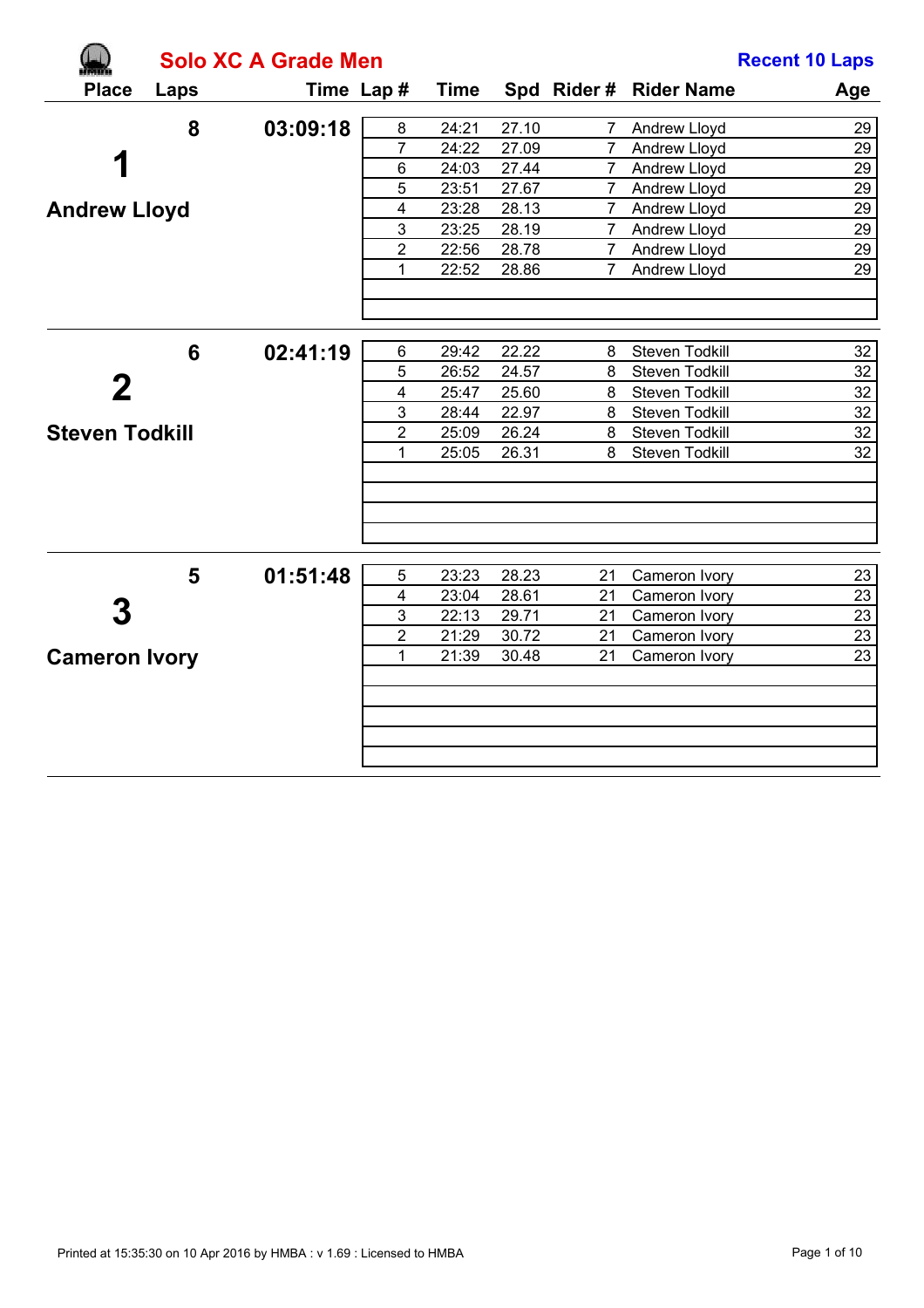|                        |                | <b>Solo XC B Grade Men</b> |                |             |       |     |                        | <b>Recent 10 Laps</b> |
|------------------------|----------------|----------------------------|----------------|-------------|-------|-----|------------------------|-----------------------|
| <b>Place</b>           | Laps           | Time Lap #                 |                | <b>Time</b> |       |     | Spd Rider # Rider Name | Age                   |
|                        | $\overline{7}$ | 03:05:18                   | $\overline{7}$ | 27:13       | 24.25 | 189 | <b>Stuart Lee</b>      | 46                    |
|                        |                |                            | 6              | 26:26       | 24.97 | 189 | <b>Stuart Lee</b>      | 46                    |
| 1                      |                |                            | 5              | 26:24       | 25.00 | 189 | <b>Stuart Lee</b>      | 46                    |
|                        |                |                            | 4              | 26:19       | 25.08 | 189 | <b>Stuart Lee</b>      | 46                    |
| <b>Stuart Lee</b>      |                |                            | $\mathbf{3}$   | 26:27       | 24.95 | 189 | <b>Stuart Lee</b>      | 46                    |
|                        |                |                            | $\overline{2}$ | 26:11       | 25.21 | 189 | <b>Stuart Lee</b>      | 46                    |
|                        |                |                            | 1              | 26:18       | 25.10 | 189 | <b>Stuart Lee</b>      | 46                    |
|                        |                |                            |                |             |       |     |                        |                       |
|                        | $\overline{7}$ | 03:09:23                   | 7              | 29:42       | 22.22 | 734 | Ronald Chapman         | 52                    |
|                        |                |                            | 6              | 27:06       | 24.35 | 734 | Ronald Chapman         | 52                    |
|                        |                |                            | 5              | 27:59       | 23.59 | 734 | Ronald Chapman         | 52                    |
|                        |                |                            | $\overline{4}$ | 26:42       | 24.72 | 734 | Ronald Chapman         | 52                    |
| <b>Ronald Chapman</b>  |                |                            | $\mathbf{3}$   | 26:13       | 25.17 | 734 | Ronald Chapman         | 52                    |
|                        |                |                            | $\overline{2}$ | 25:45       | 25.63 | 734 | Ronald Chapman         | 52                    |
|                        |                |                            | 1              | 25:56       | 25.45 | 734 | Ronald Chapman         | 52                    |
|                        |                |                            |                |             |       |     |                        |                       |
|                        | $\overline{7}$ | 03:14:45                   | $\overline{7}$ | 30:28       | 21.66 | 194 | Geoffrey Dunkin        | 46                    |
|                        |                |                            | 6              | 32:31       | 20.30 | 194 | Geoffrey Dunkin        | 46                    |
|                        |                |                            | 5              | 27:30       | 24.00 | 194 | Geoffrey Dunkin        | 46                    |
|                        |                |                            | $\overline{4}$ | 26:28       | 24.94 | 194 | Geoffrey Dunkin        | 46                    |
| <b>Geoffrey Dunkin</b> |                |                            | $\mathbf{3}$   | 26:42       | 24.72 | 194 | Geoffrey Dunkin        | 46                    |
|                        |                |                            | $\overline{2}$ | 25:36       | 25.78 | 194 | Geoffrey Dunkin        | 46                    |
|                        |                |                            | 1              | 25:30       | 25.88 | 194 | Geoffrey Dunkin        | 46                    |
|                        |                |                            |                |             |       |     |                        |                       |
|                        | $\overline{7}$ | 03:18:32                   | $\overline{7}$ | 31:55       | 20.68 | 163 | Paul Monk              | 38                    |
|                        |                |                            | 6              | 30:17       | 21.79 | 163 | Paul Monk              | 38                    |
| 4                      |                |                            | 5              | 27:53       | 23.67 | 163 | Paul Monk              | 38                    |
|                        |                |                            | $\overline{4}$ | 27:25       | 24.07 | 163 | Paul Monk              | 38                    |
| <b>Paul Monk</b>       |                |                            | 3              | 27:45       | 23.78 | 163 | Paul Monk              | 38                    |
|                        |                |                            | $\overline{2}$ | 27:05       | 24.37 | 163 | Paul Monk              | 38                    |
|                        |                |                            | 1              | 26:12       | 25.19 | 163 | Paul Monk              | 38                    |
|                        |                |                            |                |             |       |     |                        |                       |
|                        | $\overline{7}$ | 03:20:33                   | 7              | 29:40       | 22.25 | 215 | Scott Mackenzie        |                       |
|                        |                |                            | 6              | 29:34       | 22.32 | 215 | Scott Mackenzie        |                       |
| 5                      |                |                            | 5              | 29:33       | 22.34 | 215 | Scott Mackenzie        |                       |
|                        |                |                            | $\overline{4}$ | 28:18       | 23.32 | 215 | Scott Mackenzie        |                       |
| <b>Scott Mackenzie</b> |                |                            | $\mathbf{3}$   | 28:16       | 23.35 | 215 | Scott Mackenzie        |                       |
|                        |                |                            | $\overline{2}$ | 27:21       | 24.13 | 215 | Scott Mackenzie        |                       |
|                        |                |                            | 1              | 27:51       | 23.70 | 215 | Scott Mackenzie        |                       |
|                        |                |                            |                |             |       |     |                        |                       |
|                        |                |                            |                |             |       |     |                        |                       |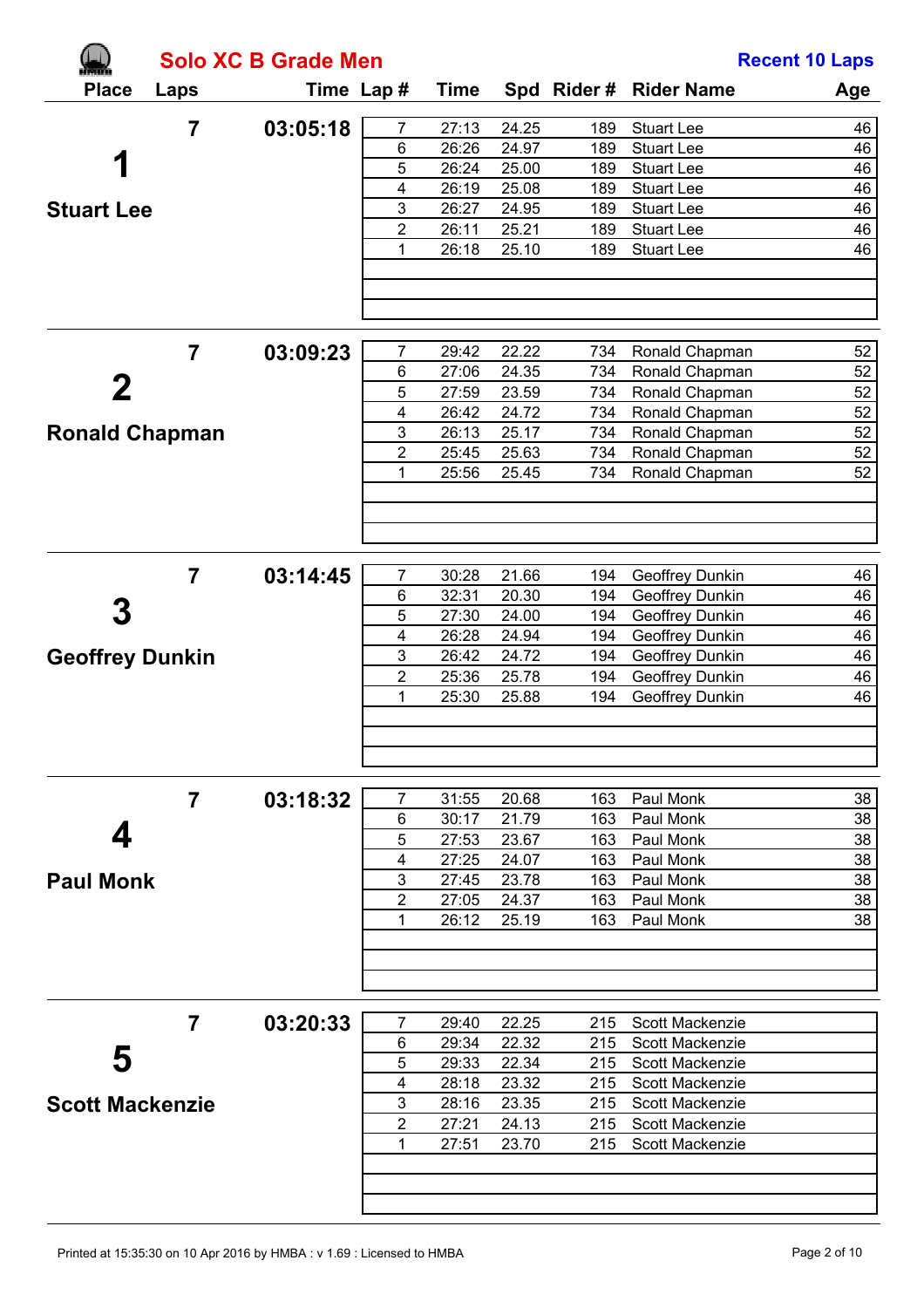|                       |                         | <b>Solo XC B Grade Men</b> |                  |                |                |            |                            | <b>Recent 10 Laps</b> |
|-----------------------|-------------------------|----------------------------|------------------|----------------|----------------|------------|----------------------------|-----------------------|
| <b>Place</b>          | Laps                    | Time Lap #                 |                  | <b>Time</b>    |                |            | Spd Rider # Rider Name     | Age                   |
|                       | 6                       | 02:38:10                   | 6                | 27:57          | 23.61          | 213        | <b>Martin Strozik</b>      | 33                    |
|                       |                         |                            | 5                | 27:01          | 24.43          | 213        | Martin Strozik             | 33                    |
| 6                     |                         |                            | 4                | 26:38          | 24.78          | 213        | Martin Strozik             | 33                    |
|                       |                         |                            | 3                | 26:16          | 25.13          | 213        | Martin Strozik             | $\overline{33}$       |
| <b>Martin Strozik</b> |                         |                            | 2                | 25:28          | 25.92          | 213        | Martin Strozik             | 33                    |
|                       |                         |                            | 1                | 24:50          | 26.58          | 213        | Martin Strozik             | 33                    |
|                       |                         |                            |                  |                |                |            |                            |                       |
|                       | $6\phantom{1}6$         | 03:08:36                   | $\,6\,$          | 34:16          | 19.26          | 171        | Keith Bruce                | 56                    |
|                       |                         |                            | 5                | 33:12          | 19.88          | 171        | Keith Bruce                | 56                    |
|                       |                         |                            | 4<br>3           | 32:10<br>29:58 | 20.52<br>22.02 | 171<br>171 | Keith Bruce<br>Keith Bruce | 56<br>56              |
| <b>Keith Bruce</b>    |                         |                            | $\overline{2}$   | 30:09          | 21.89          | 171        | Keith Bruce                | 56                    |
|                       |                         |                            | 1                | 28:51          | 22.88          | 171        | Keith Bruce                | 56                    |
|                       |                         |                            |                  |                |                |            |                            |                       |
|                       |                         |                            |                  |                |                |            |                            |                       |
|                       | $\overline{\mathbf{4}}$ | 01:55:46                   | 4                | 31:20          | 21.06          | 412        | Joel Davies                | 44                    |
| 8                     |                         |                            | 3                | 29:12          | 22.60          | 412        | Joel Davies                | 44                    |
|                       |                         |                            | 2                | 28:54          | 22.84          | 412        | Joel Davies                | 44                    |
| <b>Joel Davies</b>    |                         |                            | 1                | 26:20          | 25.06          | 412        | Joel Davies                | 44                    |
|                       |                         |                            |                  |                |                |            |                            |                       |
|                       | $\mathbf{2}$            | 01:12:49                   | $\boldsymbol{2}$ | 29:10          | 22.63          | 159        | <b>Tony Borrott</b>        | 49                    |
| 9                     |                         |                            | 1                | 43:39          | 15.12          | 159        | <b>Tony Borrott</b>        | 49                    |
| <b>Tony Borrott</b>   |                         |                            |                  |                |                |            |                            |                       |
|                       |                         |                            |                  |                |                |            |                            |                       |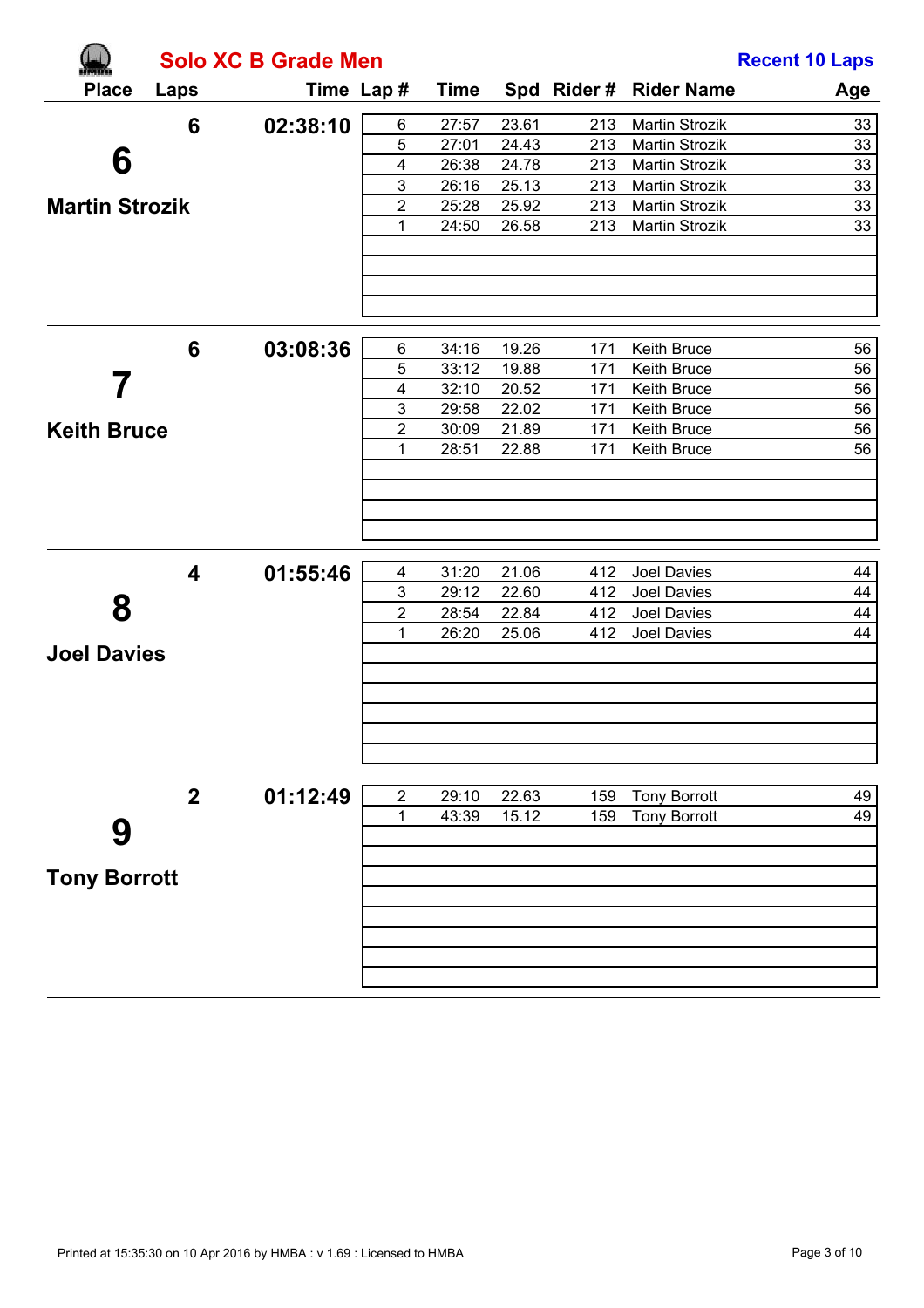|                     |      | <b>Solo XC B Grade Women</b> |   |       |       |    |                        | <b>Recent 10 Laps</b> |
|---------------------|------|------------------------------|---|-------|-------|----|------------------------|-----------------------|
| <b>Place</b>        | Laps | Time Lap#                    |   | Time  |       |    | Spd Rider # Rider Name | Age                   |
|                     | 4    | 02:47:10                     | 4 | 53:51 | 12.26 | 98 | Debra Carlin           | 48                    |
|                     |      |                              | 3 | 31:53 | 20.70 | 98 | Debra Carlin           | 48                    |
| 1                   |      |                              | 2 | 42:26 | 15.55 | 98 | Debra Carlin           | 48                    |
|                     |      |                              |   | 39:00 | 16.92 | 98 | Debra Carlin           | 48                    |
| <b>Debra Carlin</b> |      |                              |   |       |       |    |                        |                       |
|                     |      |                              |   |       |       |    |                        |                       |
|                     |      |                              |   |       |       |    |                        |                       |
|                     |      |                              |   |       |       |    |                        |                       |
|                     |      |                              |   |       |       |    |                        |                       |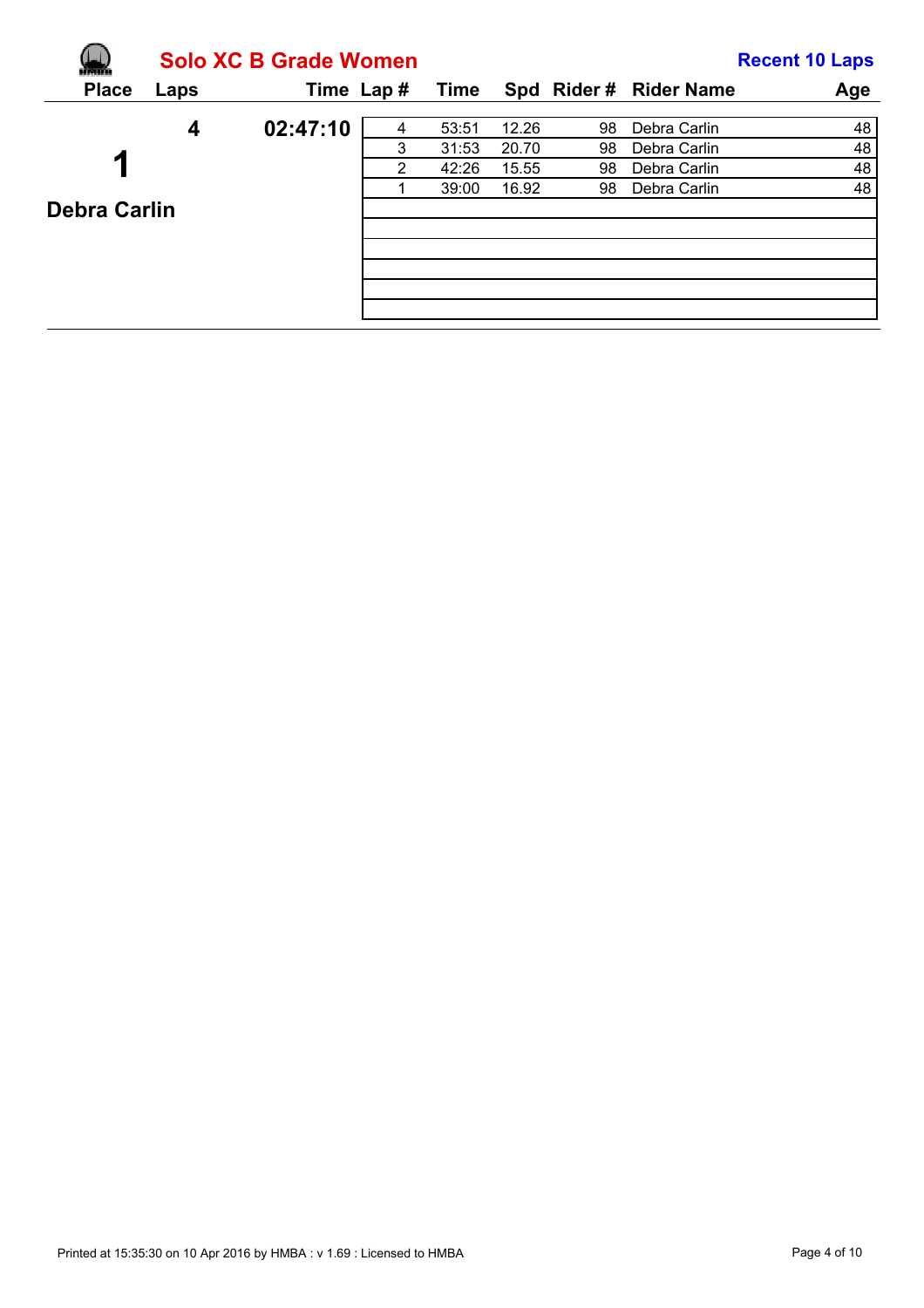|                        |                | <b>Solo XC C Grade Men</b> |                         |                |                |            |                                                  | <b>Recent 10 Laps</b> |
|------------------------|----------------|----------------------------|-------------------------|----------------|----------------|------------|--------------------------------------------------|-----------------------|
| <b>Place</b>           | Laps           | Time Lap #                 |                         | <b>Time</b>    |                |            | Spd Rider # Rider Name                           | Age                   |
|                        | $\overline{7}$ | 03:23:21                   | $\overline{7}$          | 31:56          | 20.67          | 439        | Colin Cole                                       | 56                    |
|                        |                |                            | 6                       | 30:53          | 21.37          | 439        | Colin Cole                                       | 56                    |
| 1                      |                |                            | 5                       | 29:47          | 22.16          | 439        | Colin Cole                                       | 56                    |
|                        |                |                            | $\overline{\mathbf{4}}$ | 28:37          | 23.06          | 439        | Colin Cole                                       | 56                    |
| <b>Colin Cole</b>      |                |                            | 3                       | 27:35          | 23.93          | 439        | Colin Cole                                       | 56                    |
|                        |                |                            | $\overline{2}$          | 27:07          | 24.34          | 439        | Colin Cole                                       | 56                    |
|                        |                |                            | $\mathbf{1}$            | 27:26          | 24.06          | 439        | Colin Cole                                       | 56                    |
|                        |                |                            |                         |                |                |            |                                                  |                       |
|                        | $\overline{7}$ | 03:23:38                   | 7                       | 31:58          | 20.65          | 364        | Steven Pryor                                     | 51                    |
|                        |                |                            | 6                       | 29:43          | 22.21          | 364        | Steven Pryor                                     | 51                    |
|                        |                |                            | 5                       | 28:41          | 23.01          | 364        | Steven Pryor                                     | 51                    |
|                        |                |                            | $\overline{\mathbf{4}}$ | 28:47          | 22.93          | 364        | Steven Pryor                                     | 51                    |
| <b>Steven Pryor</b>    |                |                            | 3                       | 28:32          | 23.13          | 364        | Steven Pryor                                     | 51                    |
|                        |                |                            | $\overline{2}$          | 27:38          | 23.88          | 364        | Steven Pryor                                     | 51                    |
|                        |                |                            | $\mathbf 1$             | 28:19          | 23.31          | 364        | Steven Pryor                                     | 51                    |
|                        |                |                            |                         |                |                |            |                                                  |                       |
|                        |                |                            |                         |                |                |            |                                                  |                       |
|                        | 6              | 02:49:13                   | 6<br>5                  | 31:41<br>29:00 | 20.83<br>22.76 | 512<br>512 | <b>Thomas Button</b><br><b>Thomas Button</b>     | 18<br>18              |
|                        |                |                            | $\overline{\mathbf{4}}$ | 27:13          | 24.25          | 512        | <b>Thomas Button</b>                             | 18                    |
|                        |                |                            | $\mathfrak{S}$          | 27:18          | 24.18          | 512        | <b>Thomas Button</b>                             | 18                    |
| <b>Thomas Button</b>   |                |                            | $\overline{c}$          | 27:39          | 23.87          | 512        | <b>Thomas Button</b>                             | 18                    |
|                        |                |                            | 1                       | 26:22          | 25.03          | 512        | <b>Thomas Button</b>                             | 18                    |
|                        |                |                            |                         |                |                |            |                                                  |                       |
|                        |                |                            |                         |                |                |            |                                                  |                       |
|                        | 6              | 02:51:38                   | 6                       | 28:33          | 23.12          | 428        | <b>Bradley Jackson</b>                           |                       |
|                        |                |                            | 5                       | 29:41          | 22.23          | 428        | <b>Bradley Jackson</b>                           |                       |
| 4                      |                |                            | $\overline{\mathbf{4}}$ | 29:40          | 22.25          | 428        | <b>Bradley Jackson</b>                           |                       |
|                        |                |                            | $\mathfrak{S}$          | 28:27          | 23.20          | 428        | <b>Bradley Jackson</b>                           |                       |
| <b>Bradley Jackson</b> |                |                            | $\overline{2}$<br>1     | 26:54<br>28:23 | 24.54<br>23.25 | 428<br>428 | <b>Bradley Jackson</b><br><b>Bradley Jackson</b> |                       |
|                        |                |                            |                         |                |                |            |                                                  |                       |
|                        |                |                            |                         |                |                |            |                                                  |                       |
|                        | 6              | 03:00:01                   | 6                       | 33:39          | 19.61          | 423        | <b>Matthew Rogers</b>                            | 37                    |
|                        |                |                            | 5                       | 33:13          | 19.87          | 423        | <b>Matthew Rogers</b>                            | 37                    |
| 5                      |                |                            | $\overline{\mathbf{4}}$ | 29:52          | 22.10          | 423        | <b>Matthew Rogers</b>                            | 37                    |
|                        |                |                            | $\mathfrak{S}$          | 28:30          | 23.16          | 423        | <b>Matthew Rogers</b>                            | 37                    |
| <b>Matthew Rogers</b>  |                |                            | $\overline{2}$          | 28:07          | 23.47          | 423        | <b>Matthew Rogers</b>                            | 37                    |
|                        |                |                            | 1                       | 26:40          | 24.75          | 423        | <b>Matthew Rogers</b>                            | 37                    |
|                        |                |                            |                         |                |                |            |                                                  |                       |
|                        |                |                            |                         |                |                |            |                                                  |                       |
|                        |                |                            |                         |                |                |            |                                                  |                       |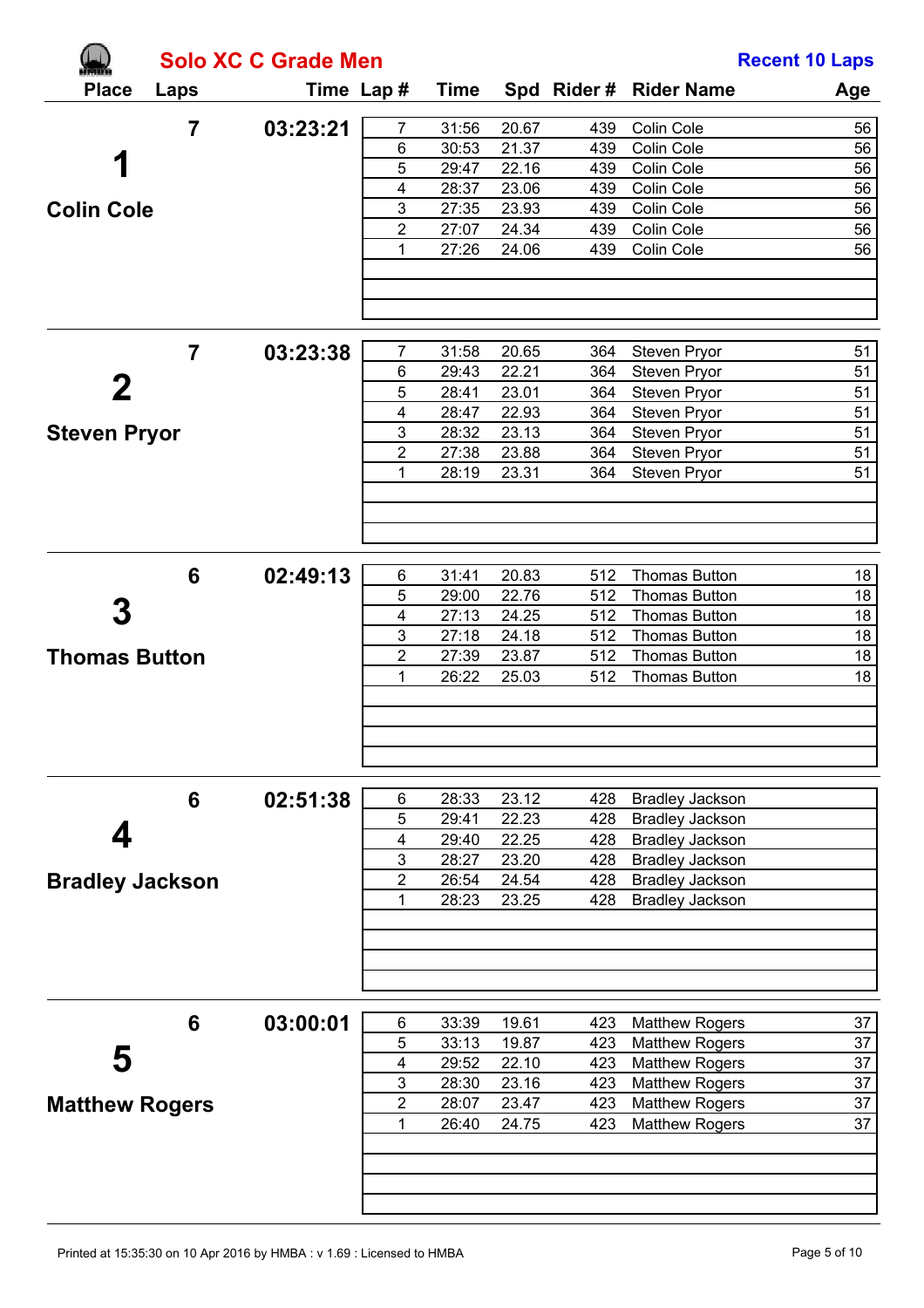|                      |      | <b>Solo XC C Grade Men</b> |                              |                |                |            |                          | <b>Recent 10 Laps</b> |
|----------------------|------|----------------------------|------------------------------|----------------|----------------|------------|--------------------------|-----------------------|
| <b>Place</b>         | Laps |                            | Time Lap #                   | <b>Time</b>    |                |            | Spd Rider # Rider Name   | Age                   |
|                      | 6    | 03:03:27                   | $\,6$                        | 33:05          | 19.95          | 430        | Jamie Marzato            |                       |
|                      |      |                            | 5                            | 31:54          | 20.69          | 430        | Jamie Marzato            |                       |
| 6                    |      |                            | $\overline{\mathbf{4}}$      | 29:56          | 22.05          | 430        | Jamie Marzato            |                       |
|                      |      |                            | $\mathbf{3}$                 | 29:30          | 22.37          | 430        | Jamie Marzato            |                       |
| <b>Jamie Marzato</b> |      |                            | 2                            | 29:27          | 22.41          | 430        | Jamie Marzato            |                       |
|                      |      |                            | 1                            | 29:35          | 22.31          | 430        | Jamie Marzato            |                       |
|                      |      |                            |                              |                |                |            |                          |                       |
|                      |      |                            |                              |                |                |            |                          |                       |
|                      |      |                            |                              |                |                |            |                          |                       |
|                      | 6    | 03:09:21                   | 6                            | 32:15          | 20.47          | 520        | Jeremy Dawes             | 27                    |
|                      |      |                            | 5                            | 32:55          | 20.05          | 520        | Jeremy Dawes             | 27                    |
|                      |      |                            | $\overline{\mathbf{4}}$      | 29:44          | 22.20          | 520        | Jeremy Dawes             | 27                    |
|                      |      |                            | $\mathbf{3}$                 | 29:34          | 22.32          | 520        | Jeremy Dawes             | 27                    |
| <b>Jeremy Dawes</b>  |      |                            | $\overline{2}$               | 35:39          | 18.51          | 520        | Jeremy Dawes             | 27                    |
|                      |      |                            | 1                            | 29:14          | 22.58          | 520        | Jeremy Dawes             | 27                    |
|                      |      |                            |                              |                |                |            |                          |                       |
|                      |      |                            |                              |                |                |            |                          |                       |
|                      | 6    | 03:24:54                   | 6                            | 37:36          | 17.55          | 417        | <b>Mathew Frost</b>      | 41                    |
|                      |      |                            | 5                            | 34:42          | 19.02          | 417        | <b>Mathew Frost</b>      | 41                    |
| 8                    |      |                            | $\overline{\mathbf{4}}$      | 41:07          | 16.05          | 417        | <b>Mathew Frost</b>      | 41                    |
|                      |      |                            | $\mathbf{3}$                 | 30:53          | 21.37          | 417        | <b>Mathew Frost</b>      | 41                    |
| <b>Mathew Frost</b>  |      |                            | $\overline{2}$               | 31:14          | 21.13          | 417        | <b>Mathew Frost</b>      | 41                    |
|                      |      |                            | 1                            | 29:22          | 22.47          | 417        | <b>Mathew Frost</b>      | 41                    |
|                      |      |                            |                              |                |                |            |                          |                       |
|                      |      |                            |                              |                |                |            |                          |                       |
|                      | 5    | 02:39:53                   | 5                            | 35:39          | 18.51          | 358        | <b>Matthew Pryor</b>     | 24                    |
|                      |      |                            | 4                            | 34:11          | 19.31          | 358        | <b>Matthew Pryor</b>     | 24                    |
| 9                    |      |                            | $\mathsf 3$                  | 31:56          | 20.67          | 358        | <b>Matthew Pryor</b>     | 24                    |
|                      |      |                            | $\overline{2}$               | 29:52          | 22.10          | 358        | <b>Matthew Pryor</b>     | 24                    |
| <b>Matthew Pryor</b> |      |                            | 1                            | 28:15          | 23.36          | 358        | <b>Matthew Pryor</b>     | 24                    |
|                      |      |                            |                              |                |                |            |                          |                       |
|                      |      |                            |                              |                |                |            |                          |                       |
|                      |      |                            |                              |                |                |            |                          |                       |
|                      | 5    | 02:48:17                   | 5                            | 34:55          | 18.90          | 370        | Mark Welsh               | 45                    |
| 10                   |      |                            | 4                            | 36:57          | 17.86          | 370        | Mark Welsh               | 45                    |
|                      |      |                            | $\sqrt{3}$<br>$\overline{2}$ | 34:44<br>32:07 | 19.00<br>20.55 | 370<br>370 | Mark Welsh<br>Mark Welsh | 45<br>45              |
| <b>Mark Welsh</b>    |      |                            | 1                            | 29:34          | 22.32          | 370        | Mark Welsh               | 45                    |
|                      |      |                            |                              |                |                |            |                          |                       |
|                      |      |                            |                              |                |                |            |                          |                       |
|                      |      |                            |                              |                |                |            |                          |                       |
|                      |      |                            |                              |                |                |            |                          |                       |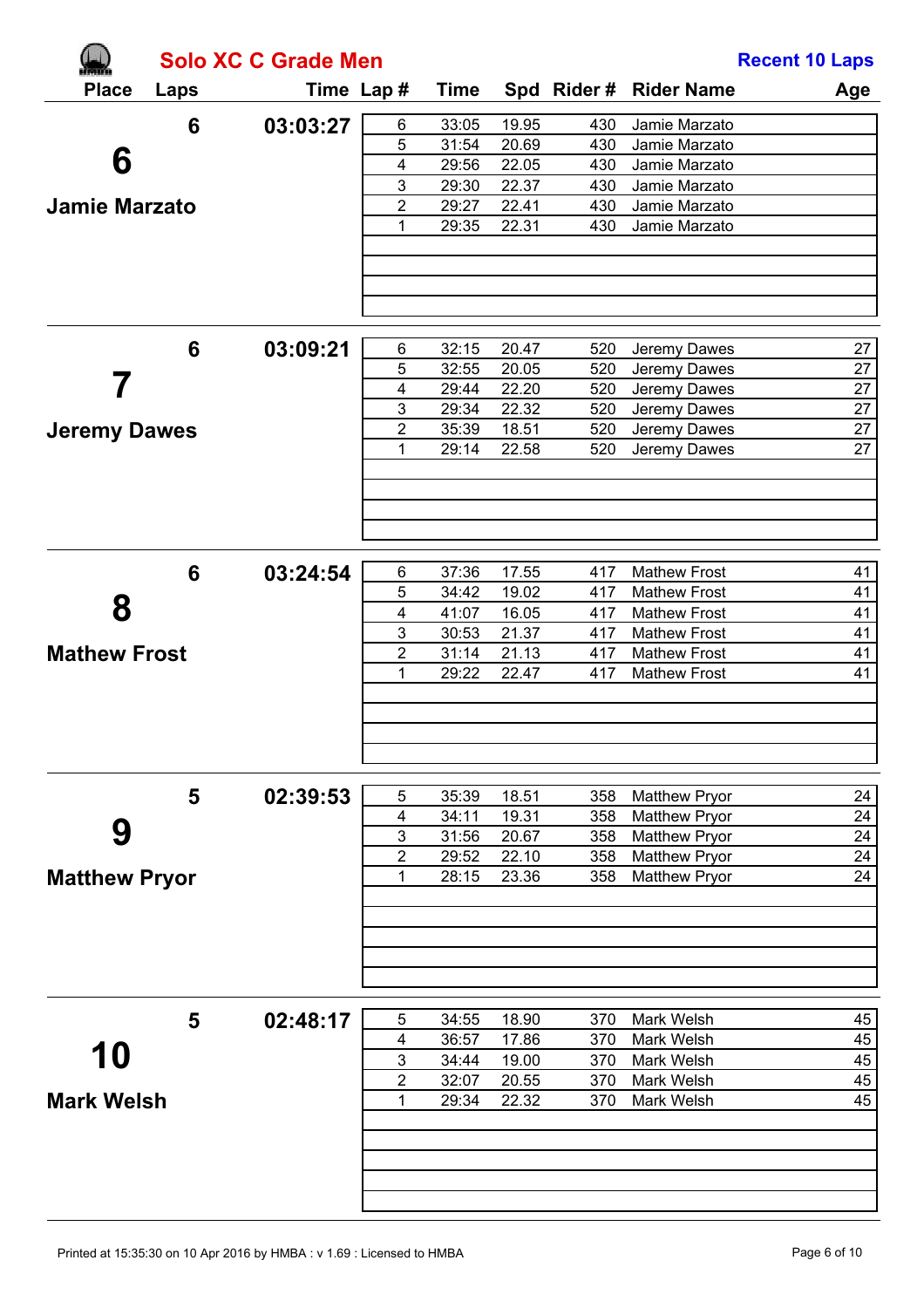|                       |                  | <b>Solo XC C Grade Men</b> |                         |             | <b>Recent 10 Laps</b> |     |                        |     |  |
|-----------------------|------------------|----------------------------|-------------------------|-------------|-----------------------|-----|------------------------|-----|--|
| <b>Place</b>          | Laps             |                            | Time Lap#               | <b>Time</b> |                       |     | Spd Rider # Rider Name | Age |  |
|                       | 5                | 02:54:58                   | $\sqrt{5}$              | 38:42       | 17.05                 | 464 | David Byrnes           | 44  |  |
|                       |                  |                            | $\overline{\mathbf{4}}$ | 36:22       | 18.15                 | 464 | David Byrnes           | 44  |  |
| 11                    |                  |                            | $\mathbf{3}$            | 34:52       | 18.93                 | 464 | David Byrnes           | 44  |  |
|                       |                  |                            | $\overline{2}$          | 32:26       | 20.35                 | 464 | David Byrnes           | 44  |  |
| <b>David Byrnes</b>   |                  |                            | 1                       | 32:36       | 20.25                 | 464 | David Byrnes           | 44  |  |
|                       |                  |                            |                         |             |                       |     |                        |     |  |
|                       | 5                | 03:00:26                   | 5                       | 51:47       | 12.75                 | 382 | Darren O'Brien         | 45  |  |
|                       |                  |                            | $\overline{\mathbf{4}}$ | 37:32       | 17.58                 | 382 | Darren O'Brien         | 45  |  |
| 12                    |                  |                            | $\mathbf{3}$            | 30:41       | 21.51                 | 382 | Darren O'Brien         | 45  |  |
|                       |                  |                            | $\overline{2}$          | 29:14       | 22.58                 | 382 | Darren O'Brien         | 45  |  |
| <b>Darren O'Brien</b> |                  |                            | 1                       | 31:12       | 21.15                 | 382 | Darren O'Brien         | 45  |  |
|                       |                  |                            |                         |             |                       |     |                        |     |  |
|                       | 4                | 02:34:06                   | $\overline{\mathbf{4}}$ | 41:46       | 15.80                 | 421 | Gavin Carter           | 39  |  |
|                       |                  |                            | $\mathbf{3}$            | 37:29       | 17.61                 | 421 | Gavin Carter           | 39  |  |
| 13                    |                  |                            | $\overline{2}$          | 40:54       | 16.14                 | 421 | Gavin Carter           | 39  |  |
| <b>Gavin Carter</b>   |                  |                            | 1                       | 33:57       | 19.44                 | 421 | Gavin Carter           | 39  |  |
|                       |                  |                            |                         |             |                       |     |                        |     |  |
|                       | $\boldsymbol{2}$ | 56:24                      | $\overline{2}$          | 28:03       | 23.53                 | 544 | John Fahey             |     |  |
|                       |                  |                            | 1                       | 28:21       | 23.28                 | 544 | John Fahey             |     |  |
| 14                    |                  |                            |                         |             |                       |     |                        |     |  |
|                       |                  |                            |                         |             |                       |     |                        |     |  |
| <b>John Fahey</b>     |                  |                            |                         |             |                       |     |                        |     |  |
|                       |                  |                            |                         |             |                       |     |                        |     |  |
|                       | $\boldsymbol{2}$ | 59:56                      | $\sqrt{2}$              | 30:57       | 21.32                 | 411 | Paul Reid              | 51  |  |
|                       |                  |                            | 1                       | 28:59       | 22.77                 | 411 | Paul Reid              | 51  |  |
| 15                    |                  |                            |                         |             |                       |     |                        |     |  |
|                       |                  |                            |                         |             |                       |     |                        |     |  |
| <b>Paul Reid</b>      |                  |                            |                         |             |                       |     |                        |     |  |
|                       |                  |                            |                         |             |                       |     |                        |     |  |
|                       |                  |                            |                         |             |                       |     |                        |     |  |
|                       |                  |                            |                         |             |                       |     |                        |     |  |
|                       |                  |                            |                         |             |                       |     |                        |     |  |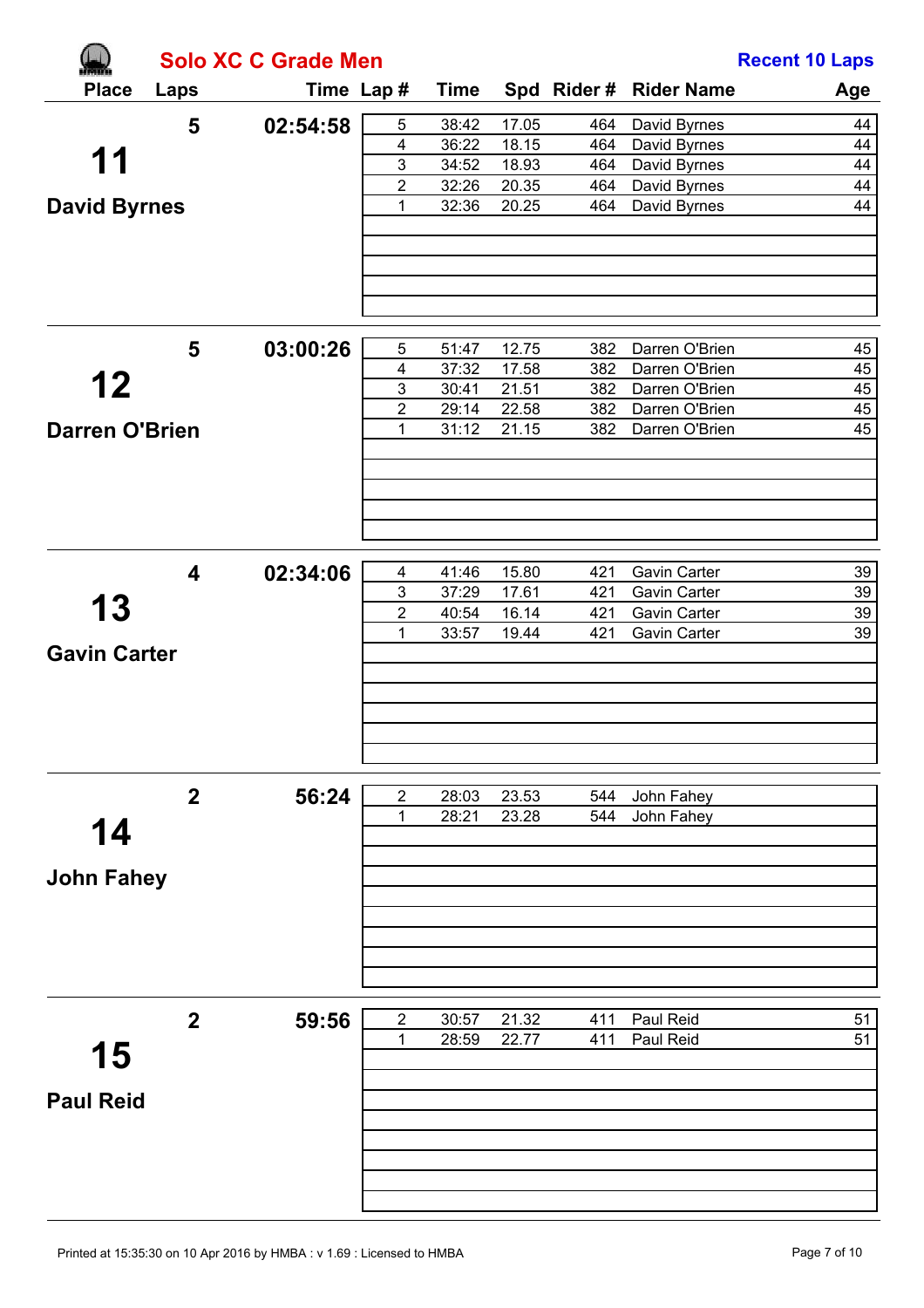|                           |              | <b>Solo XC C Grade Men</b> |   |       |       |     |                        | <b>Recent 10 Laps</b> |
|---------------------------|--------------|----------------------------|---|-------|-------|-----|------------------------|-----------------------|
| <b>Place</b>              | Laps         | Time Lap#                  |   | Time  |       |     | Spd Rider # Rider Name | Age                   |
|                           | $\mathbf{2}$ | 01:11:56                   | 2 | 36:11 | 18.24 | 366 | Jarrod Pryor           | 22                    |
| 16<br><b>Jarrod Pryor</b> |              |                            |   | 35:45 | 18.46 | 366 | Jarrod Pryor           | 22                    |
|                           |              |                            |   |       |       |     |                        |                       |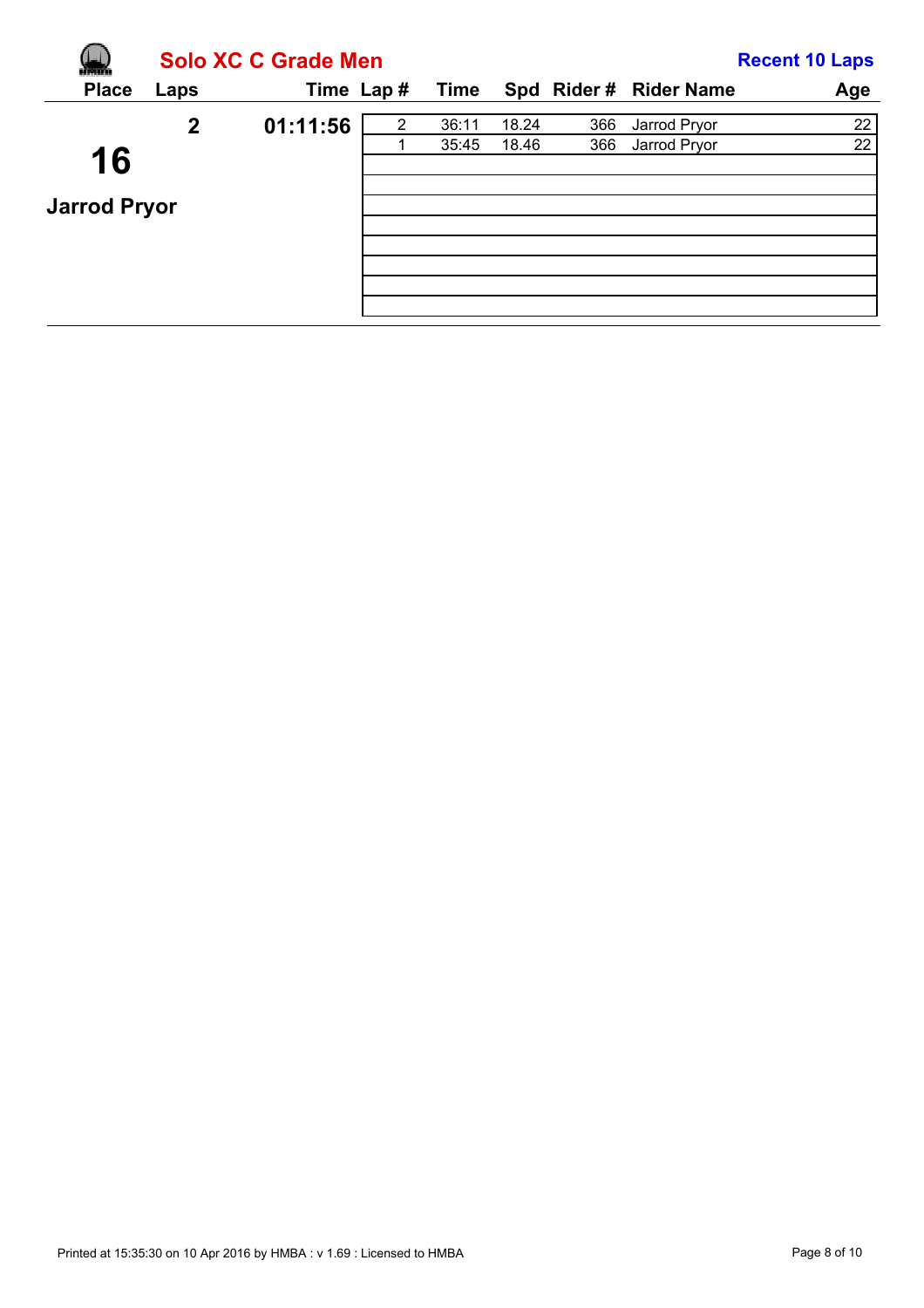|                         |      | <b>Solo XC C Grade Women</b> |                |             |       |     |                        | <b>Recent 10 Laps</b> |
|-------------------------|------|------------------------------|----------------|-------------|-------|-----|------------------------|-----------------------|
| <b>Place</b>            | Laps | Time Lap#                    |                | <b>Time</b> |       |     | Spd Rider # Rider Name | Age                   |
|                         | 4    | 02:47:51                     | 4              | 41:27       | 15.92 | 105 | Alicia Reed            | 27                    |
|                         |      |                              | 3              | 44:56       | 14.69 | 105 | Alicia Reed            | 27                    |
| $\overline{\mathbf{A}}$ |      |                              | $\overline{2}$ | 42:26       | 15.55 | 105 | Alicia Reed            | 27                    |
|                         |      |                              |                | 39:02       | 16.91 | 105 | Alicia Reed            | 27                    |
| <b>Alicia Reed</b>      |      |                              |                |             |       |     |                        |                       |
|                         |      |                              |                |             |       |     |                        |                       |
|                         |      |                              |                |             |       |     |                        |                       |
|                         |      |                              |                |             |       |     |                        |                       |
|                         |      |                              |                |             |       |     |                        |                       |